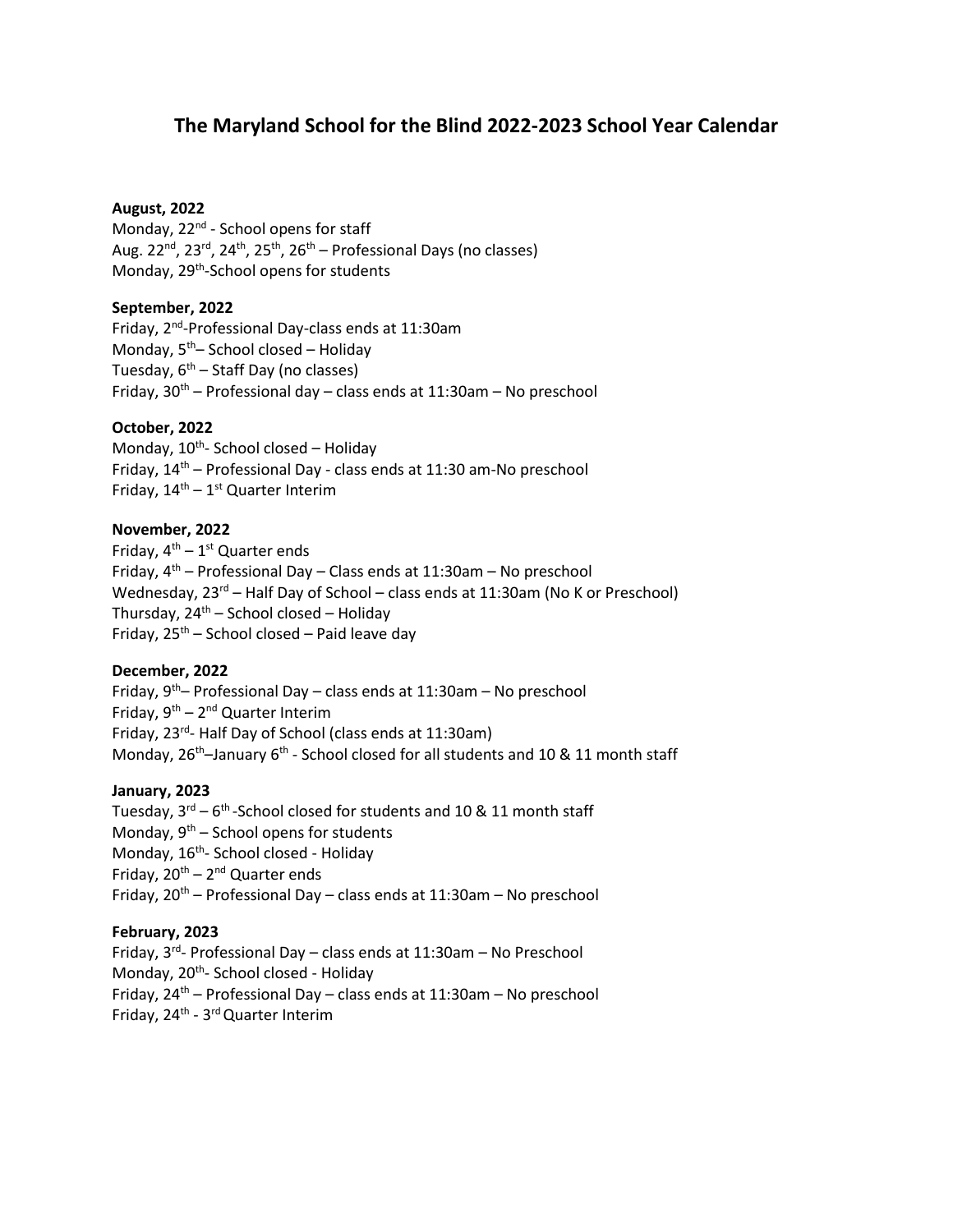# **March, 2023**

Friday,  $10^{th}$  – Professional Day – class ends at 11:30am – No preschool Tuesday,  $21<sup>st</sup>$  – Parent Visitation Day Friday,  $24^{th}$  – Professional Day – class ends at 11:30 am – No preschool Friday, 24<sup>th</sup> – 3<sup>rd</sup> Quarter ends

# **April, 2023**

Monday,  $3^{\text{rd}} - 6^{\text{th}}$ - School closed for students and 10 & 11 month staff Friday,  $7<sup>th</sup>$  – School closed – Paid leave day Monday, 10<sup>th</sup> - School closed – Paid leave day Tuesday,  $11<sup>th</sup>$  – School opens for students Friday,  $21^{st}$  – Professional Day – class ends at 11:30am - No preschool

# **May, 2023**

Friday, 5<sup>th</sup> – Professional Day – class ends at 11:30am – No preschool Friday,  $5<sup>th</sup> - 4<sup>th</sup>$  Quarter Interim Friday, 26<sup>th</sup> – Half Day of School – class ends at 11:30am Monday,  $29^{th}$  – School closed – Holiday Tuesday, 30<sup>th</sup>- Professional Day (no classes)

# **June, 2023**

Monday,  $5<sup>th</sup>$  – Graduation Friday,  $9<sup>th</sup>$  – Last day of school for students and 10 month staff – class ends at 11:30am Friday, 9<sup>th</sup> – 4<sup>th</sup> Quarter ends Monday, June  $19^{th}$  – School Closed – Holiday Tuesday,  $20^{th} - 30^{th} - 12$  month employees only

# **July, 2023**

Monday,  $3^{rd}$  – School closed – Paid leave day Tuesday, 4<sup>th</sup>- School closed - Holiday Wednesday,  $5<sup>th</sup>$  – ESY begins for students and 11 month employees Friday, 29<sup>th</sup> – Last day of ESY

## **Snow Make-Up Days**

This calendar includes make-up days for snow or other emergency closings the week of June 12, 2023. If those days are not needed, the school year will end on June 9, 2023. MSB reserves the right to extend the school year or to modify the calendar in the event additional days are needed to meet the 180-day requirement for students by the code of MD Regulations (COMAR 13A.02.01.04)

### **This calendar is 180 days in total, and 1,195 instructional hours.**

See the following pages for the residential transportation schedule.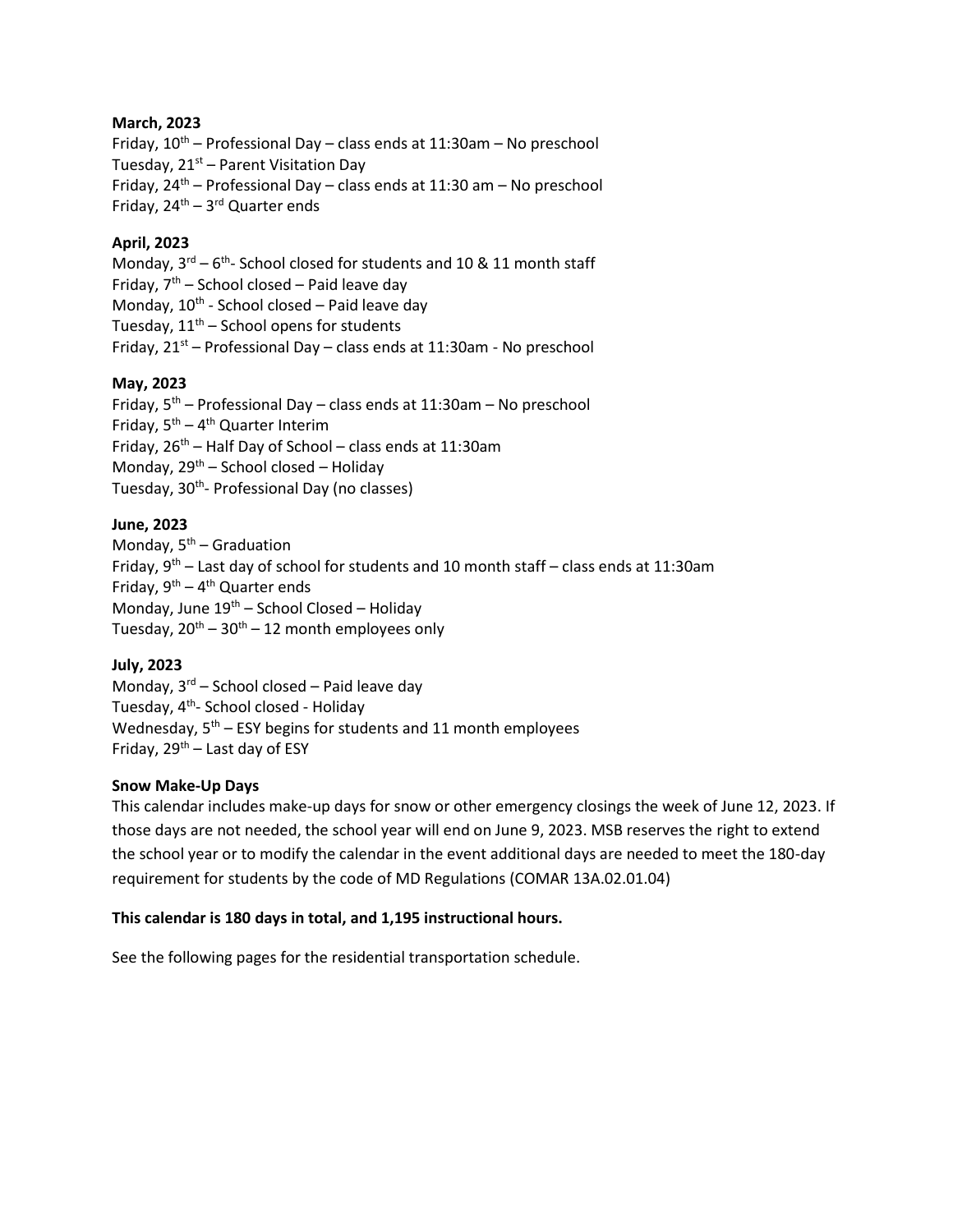# **2022 – 2023 Weekend Transportation Dates**

\*\* - Early Dismissal

| To School (5 pm arrival)                   | <b>To Home</b>           |
|--------------------------------------------|--------------------------|
| August 2022                                |                          |
| Friday, September 2**<br>Sunday, August 28 |                          |
| September 2022                             |                          |
| Tuesday, September 6                       | Friday, September 9      |
| Sunday, September 11                       | Friday, September 16     |
| Sunday, September 18                       | Friday, September 23     |
| Sunday, September 25                       | Friday, September 30**   |
| October 2022                               |                          |
| Sunday, October 2                          | Friday, October 7        |
| Monday, October 10                         | Friday, October 14**     |
| Sunday, October 16                         | Friday, October 21       |
| Sunday, October 23                         | Friday, October 28       |
| November 2022                              |                          |
| Sunday, October 30                         | Friday, November 4**     |
| Sunday, November 6                         | Friday, November 11      |
| Sunday, November 13                        | Friday, November 18      |
| Sunday, November 20                        | Wednesday, November 23** |
| Sunday, November 27                        | Friday, December 2       |
| December 2022                              |                          |
| Sunday, December 4                         | Friday, December 9**     |
| Sunday, December 11                        | Friday, December 16      |
| Sunday, December 18                        | Friday, December 23**    |
| January 2023                               |                          |
| Sunday, January 8                          | Friday, January 13       |
| Monday, January 16                         | Friday, January 20**     |
| Sunday, January 22                         | Friday, January 27       |
| Sunday, January 29                         | Friday, February 3**     |
| February 2023                              |                          |
| Sunday, February 5                         | Friday, February 10      |
| Sunday, February 12                        | Friday, February 17      |
| Monday, February 20                        | Friday, February 24**    |
| Sunday, February 26                        | Friday, March 3          |
| March 2023                                 |                          |
| Sunday, March 5                            | Friday, March 10**       |
| Sunday, March 12                           | Friday, March 17         |
| Sunday, March 19                           | Friday, March 24**       |
| Sunday, March 26                           | Friday, March 31         |
| April 2023                                 |                          |
| Monday, April 10                           | Friday, April 14         |
| Sunday, April 16                           | Friday, April 21**       |
| Sunday, April 23                           | Friday, April 28         |
| May 2023                                   |                          |